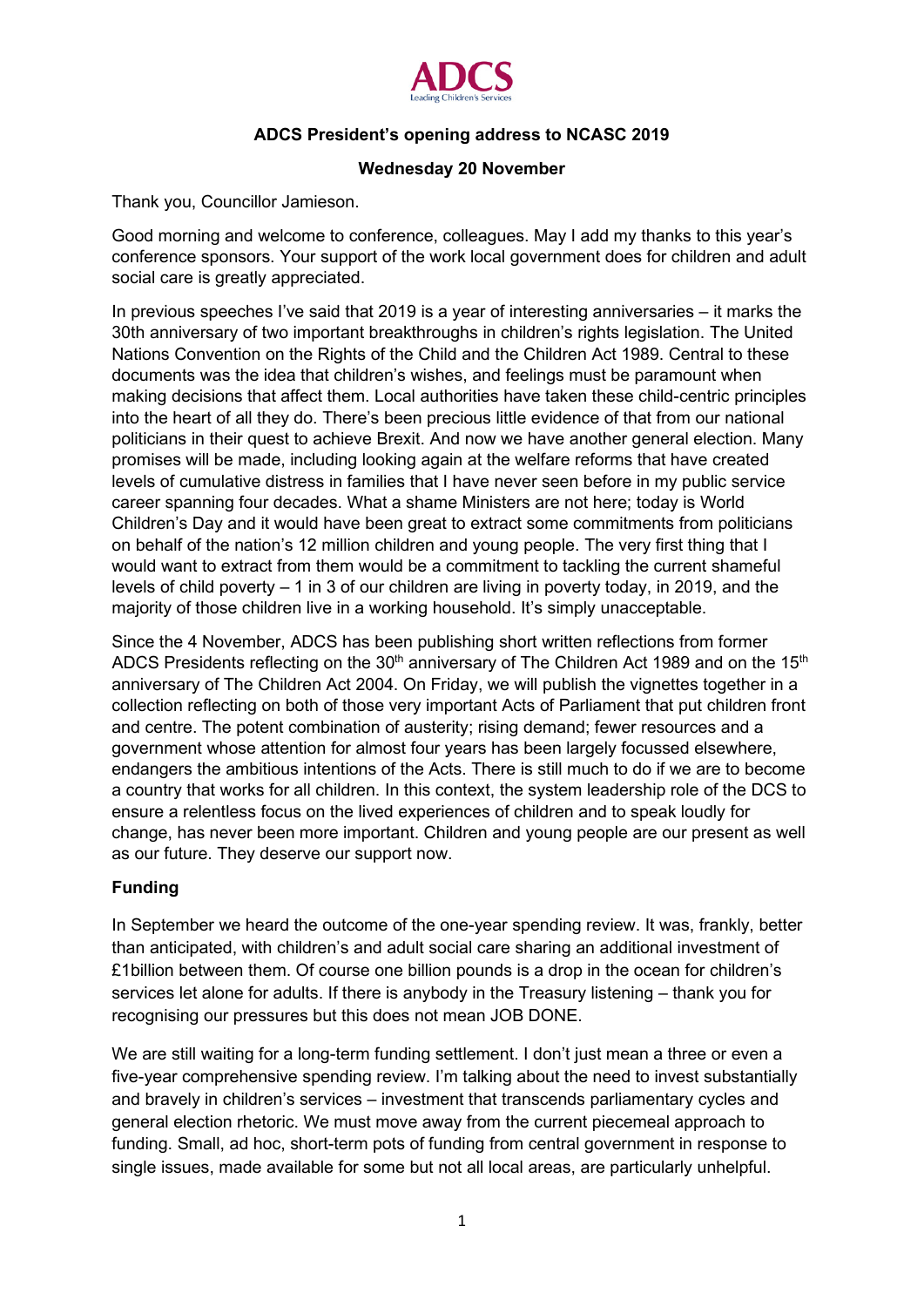

Increasing pressures in children's and adult social care need to be funded properly, but not at the expense of other key local government services that help create prosperous, independent and resilient communities. These wellbeing and Place-based services improve the lives of local people, helping them to live a good life, as well as prevent demand growing exponentially in our social care services, which is something we all want isn't it? Local authorities can, and do, join these services up locally to deliver improved outcomes for communities, but we need the right, long-term resources to continue doing this. Not just a bigger slice of the pie, we need a bigger pie!

#### **Children's health and wellbeing**

Children's wellbeing is a signal of the overall health of public services and of society. Tomorrow, ADCS will launch a position paper on children's health and wellbeing. That paper describes children's health as being poorly served, there are some shocking failures to deliver timely health care, linked to both demand (poverty and the stresses of modern life) and service failure. And, it's getting worse – we predict much worse. We need a Health & Wellbeing Board approach at national level; a joined up strategic response which ensures that the preventative early health services that children need to help them on their way into healthier, happier adulthoods are commissioned and provided locally. Failure to act now will only store up trouble for the future.

National politicians are not the only absentees from conference this week. Sir Simon Stevens is once again not able to join us. It's a shame because I would dearly love to debate on this stage with him, my premise, and that of ADCS members, that the health service is simply not doing well enough for children. Would I go so far as to say it is failing them? Yes, some of them, particularly those young people in need of mental health support services. Too many CAMHS services stop at age 16 and adult mental health services start age 18 – tough luck if you are 17! Some CAMHS services are more enlightened, extending services to age 18 or even to 25 in response to what young people are saying and the evidence about adolescence extending beyond the teenage years. We need others to do this.

As an aside, I was agog in the summer to learn from one of our members that a Judicial Review was being brought against a council by the BMA, seeking payment for the cost incurred by GPs in fulfilling their statutory obligations that arise from the Children Act 2004 in relation to safeguarding of children. The costs incurred largely relate to attendance at meetings and preparing reports as part of the safeguarding processes for children. Conference, doesn't that tell you all you need to know about where vulnerable children sit in the list of priorities for health commissioners and providers?

The ADCS position paper calls for a re-setting of the role of health in relation to children and young people and the services provided to them. We must find ways of enforcing the requirements on NHS services and commissioners to comply with what legislation already requires of them - sharing information, spending budgets on children and young people as a specific population, SEND duties and responsibilities, and their responsibilities towards children in care. Wouldn't that be a terrific way to start a new decade?

Here's something else that we really need to get right in the 2020s.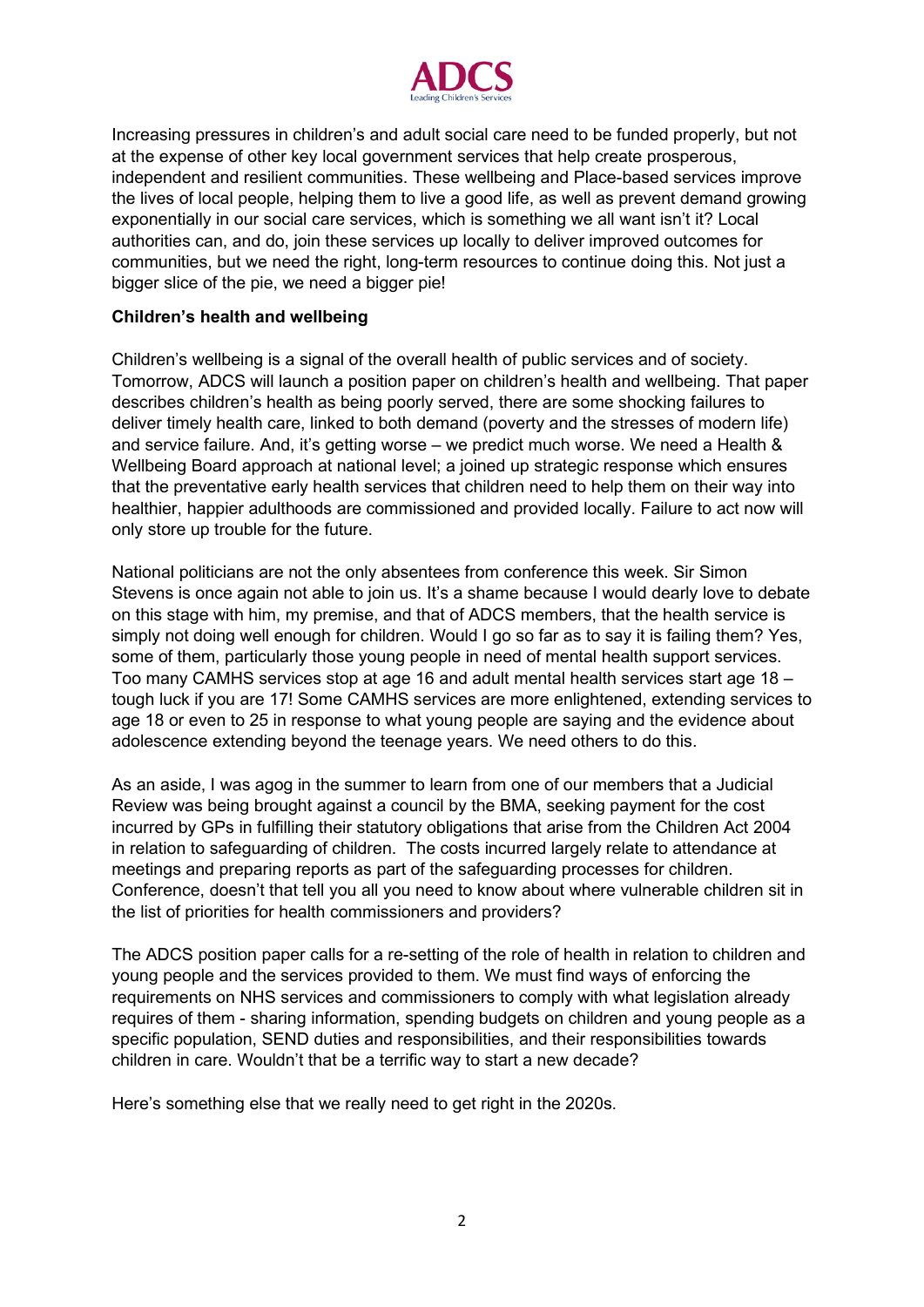

### **Inclusive schools**

Currently, we seek to invest in what works – quite rightly, but how about investing in what matters? Like incentivising, nay rewarding inclusive schools. I strongly believe that the government's education reforms have completely lost sight of inclusion. Let's not forget that state-funded schools are community assets.

The new school inspection framework is shining a light on the use of formal and informal exclusions and will hopefully help to turn the tide on rising exclusions. It wouldn't be the first time that I'm about to make myself unpopular, but I think it's time to review head teachers' powers to exclude pupils unchecked.

What I sincerely hope we are moving towards, albeit in painfully slow steps, is a schools system that works for all pupils. Schools that do not exclude, that do not illegally off-roll pupils. Schools that do not 'strong-arm' parents to home educate, schools that do not seek to engineer their intake before pupils are even on roll; schools that value the richness that comes with educating children with SEND in mainstream settings, not seeking to hive them off to ever more specialist provision, or worse into expensive non-maintained special schools the efficacy of whose offers are to the best of my knowledge anyway, unevidenced.

I mentioned home education; yesterday, ADCS launched the outcomes of our 2019 elective home education survey. It shows that:

- **78,800** children were known to be home educated at some point during the 2018/19 academic year, which is a slight increase on the previous year. That's a lot of children.
- Over the past five years, the EHE cohort has **increased by an average of 20% each year**. However, in 2018/19 we saw a 14% increase from the previous year.

### **Placements for children in care**

I want to talk briefly now about placements for children in care and the support we provide to our care leavers.

The nature of the placement market for children in our care, particularly residential children's homes and independent fostering, is changing in terms of quality and cost as well as availability. Private equity is driving some of these rapid changes in ownership, financial models and service delivery. Although children's services have long operated in a mixed economy with private, voluntary, charitable and community providers involved in the delivery of services locally, the entry of private equity into the provision of fostering and residential care placements is a relatively recent development and a source of considerable worry for ADCS members.

The level of profit being generated by some companies from the care of vulnerable children turns my stomach and is difficult to reconcile as austerity continues to bite in local government. However, the level of risk now apparent in the system is my overriding concern.

There has been a lot of media coverage about the use of unregulated placements for children in care. Some of the media narrative has been irresponsible – children are not left languishing alone and abandoned without support in unregulated settings. Usually, these settings, which offer a degree of semi-independence are used for 16, 17, 18-year-olds. I am no apologist for poor practice however, and I know that a small number of younger children have been placed in these unregulated settings as an absolute last resort. The use of